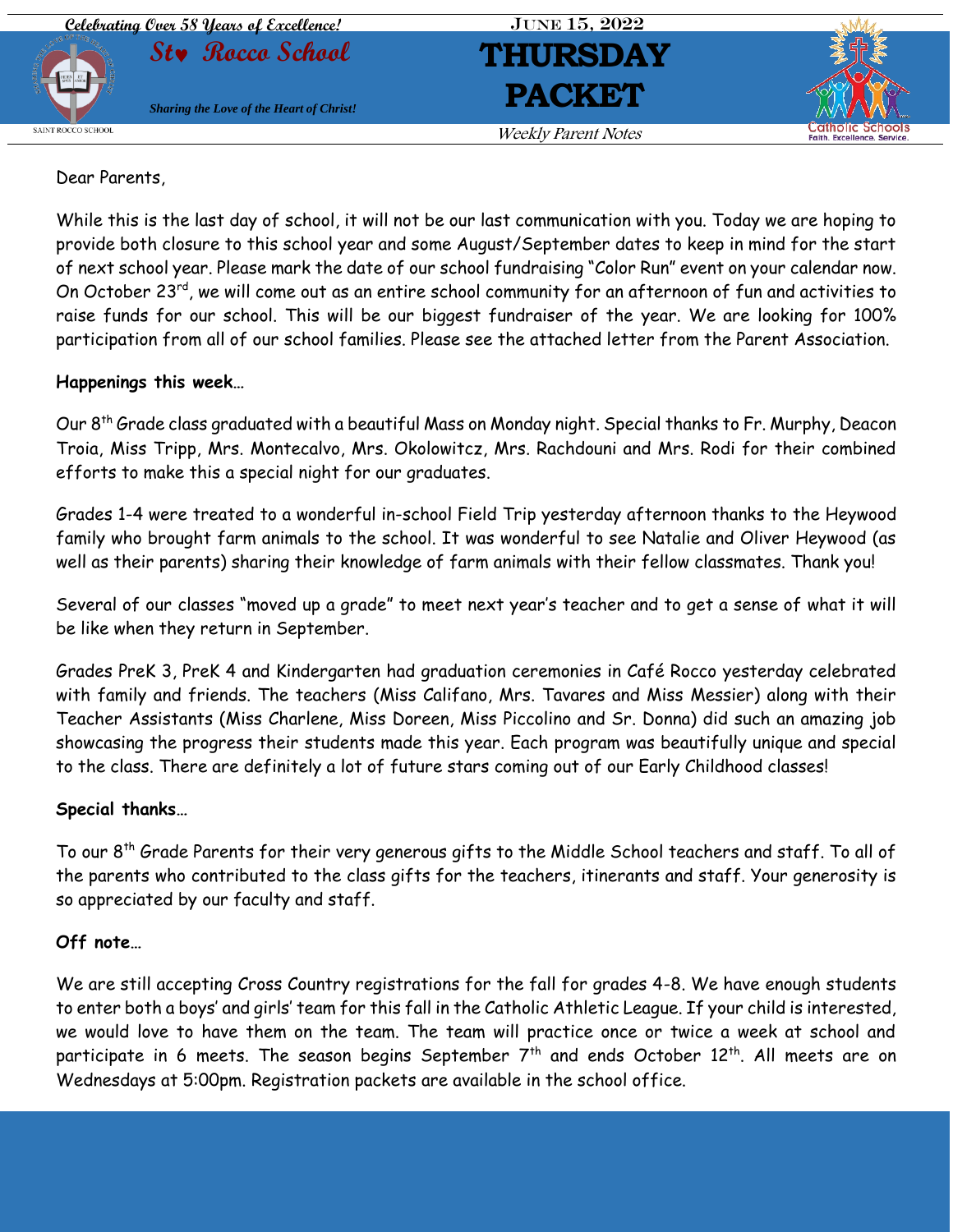### **Save the dates…**

St. Rocco Parish Feast (August 18<sup>th</sup>-21st) and Church Mass, August 21st at 11:00 am with the procession immediately following. All students and family members are invited to attend (students in school uniform) and process along with the St. Rocco Parish Community after the mass.

Thursday, August 25<sup>th:</sup>

Eighth Grade Bonding Day 9:00-3:00

Fifth Grade Parent Meeting 5:00 pm in Café Rocco

Parent Association "Color Run" Meeting 6:00 pm in Café Rocco

August  $30^{th}$ :

PreK 3, Pre K 4 and K Orientation from 8:30-9:30.

August  $31^{st}$ :

Grades 5-8 First day of school

September 1st:

Grades 1-4 First Day of School and Grades PreK3 and PreK4  $\frac{1}{2}$  Class First Day of School (Details to follow)

September 2nd:

Grades K-8 full day of school and Grades PreK3 and PreK4  $\frac{1}{2}$  Class First Day of School (Details to Follow)

September 21st:

Back to School Night Grades 1-4 6:00-7:00pm and Grades 5-8 7:00-8:00pm

Finally, I would like to wish all of our fathers, grandfathers and godfathers a blessed Fathers' Day. Pope Francis designated last year as a year to honor St. Joseph. While that year has passed, I do not believe that the time clock on recognizing good, humble, hard-working and loving fathers will ever expire. St. Joseph was an ordinary man who led an extraordinary life…ever Faithful, a steady protector and a good man. God does not ask us to be more than we can be, but rather, asks us to live up to the potential He has

given us. This weekend let us all look to those men in our lives who walk each day humbly and consistently are good men.

Wishing all of our St. Rocco families a very blessed summer!

Respectfully,



Regina M. Hand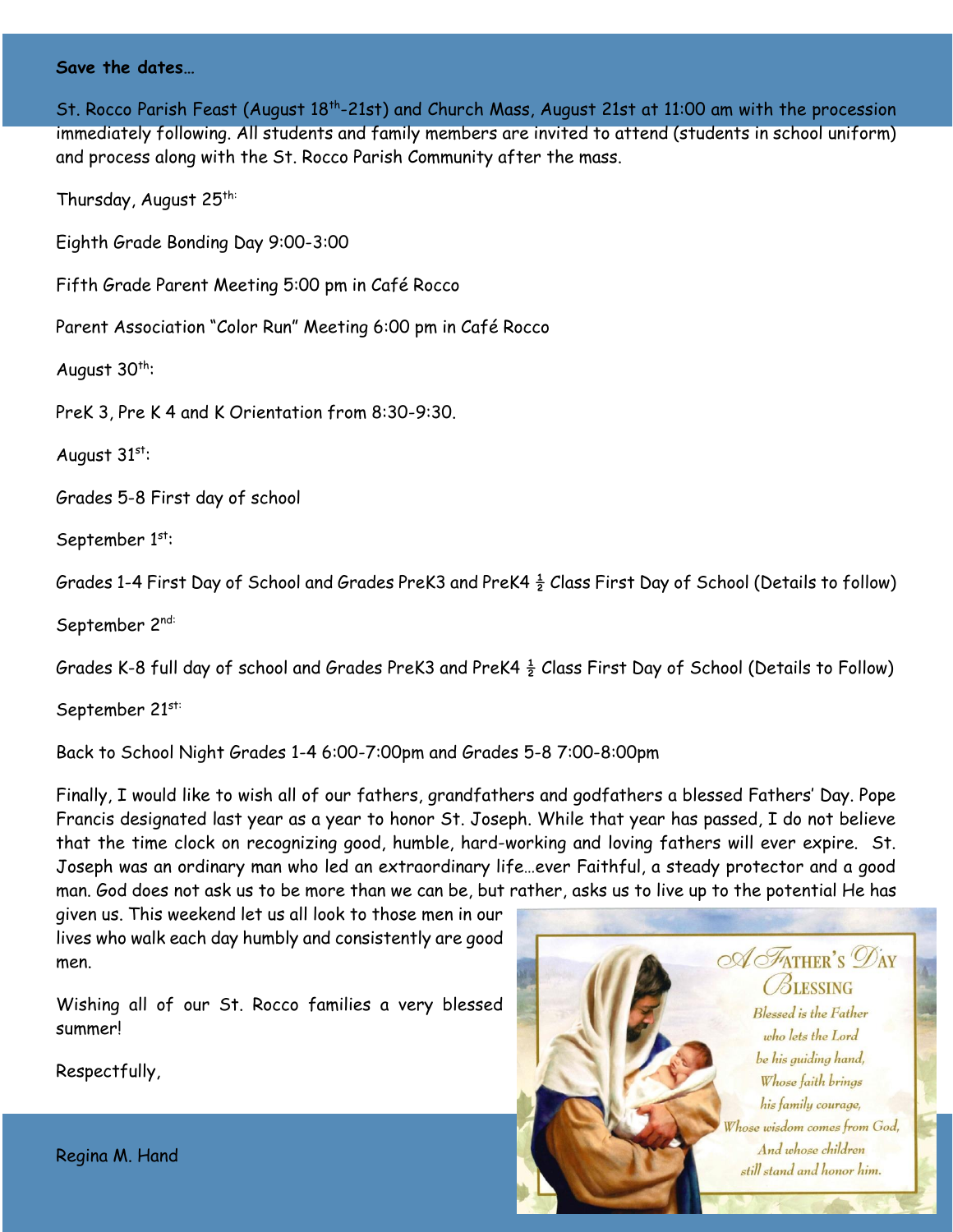# *From the Nurse:*

Congratulations Graduates!!!

Congratulations to all of our  $8<sup>th</sup>$  grade graduates!!! It has been a pleasure getting to know such amazing kids. I wish all of you the very best in high school next year and may God bless you in all your future endeavors. Please come back and visit us at SRS!

Physical Exams/ Immunizations over the summer…

If your child has an appointment for a physical and/ or scheduled immunizations this summer you can email, fax or drop forms off to the School Office. More information will be emailed regarding physicals, immunizations and medications. Any questions or concerns please contact me.

Happy Summer!

St. Rocco School is such a unique school community. I feel so blessed to be here and to see your children every day. I hope you all have a wonderful summer and look forward to seeing you all in September. Stay safe and have fun!

congratulations!

| PK3                         | PK4                       | $\boldsymbol{K}$       |
|-----------------------------|---------------------------|------------------------|
| <b>Marley Baynes</b>        | Kaiden Burdwood           | Olivia Acevedo Pineyro |
| Isabella Donahue            | Fiona Campopiano          | Avianna Bowden         |
| Giuliana Donfrancesco       | Ava D'Ambra               | Alexandra Dodd         |
| Ronald Enright              | Zoe Dupuis                | Joseph Donfrancesco    |
| Lylah Habchi                | Ariana Hernandez          | Kenneth Evers III      |
| Harleigh Holland            | Nicholas Joutras          | Remi Holzmacher        |
| Jeremiah Jeffrey            | <b>Brielle Kennedy</b>    | Srie Inaganti          |
| Giselle Jenkins - Guilmette | Vihan Konreddy            | Nicholas Innocenti     |
| Victor Joye                 | Hannah Leger              | Aiden Marsland         |
| Marcos Rachdouni            | Hrithvik Medarametla      | Emilia Merlino         |
| Sienna Riccio               | Kaleb Medeiros            | Giuliana Montella      |
| Luca Rocchio                | Kaylee Mercado            | Mila Paolucci          |
| Lillyana Thompson           | Phoebe Morel              | Jayden Puopolo         |
| Dominic Turchetta           | Ved Viyaan Murarishetty   | Wilson Restrepo        |
| Gabriela Vazquez-Zaragoza   | Elenah Notarianni         | Sebastian Set Guzman   |
| Marco Vieira                | Nicholas Peno             | Adeline Thatcher       |
|                             | Isabella Rotolo           | Amelia Thatcher        |
|                             | Arya ValatharaHarishKumar | Praise Salome Wleh     |
|                             | Abbigail Vanni            | Nellie Ortiz           |
|                             | Nicholas Vazquez-Zaragoza |                        |
|                             | Hannah - Marie Wleh       |                        |